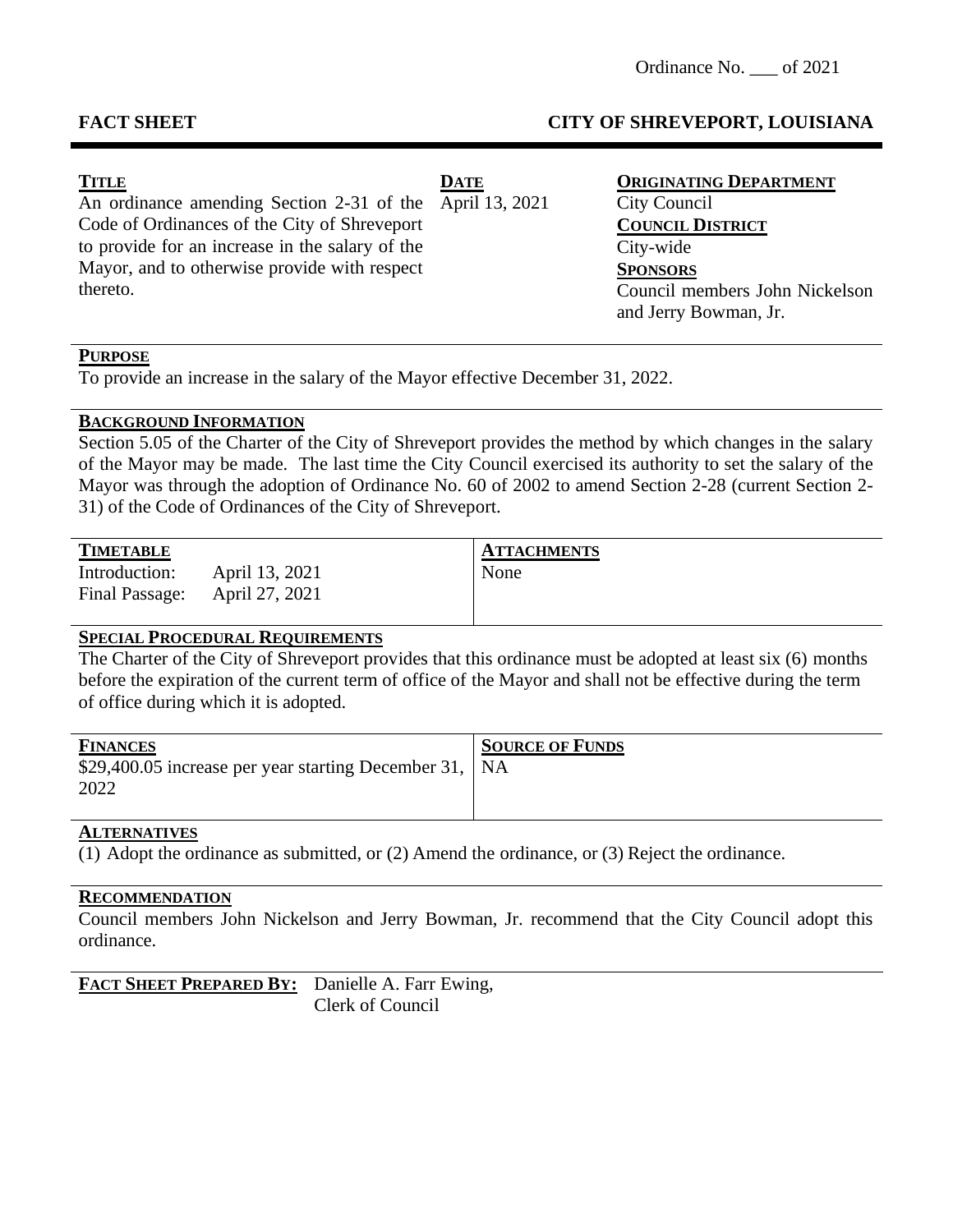**ORDINANCE NO. OF 2021**

## **AN ORDINANCE AMENDING SECTION 2-31 OF THE CODE OF ORDINANCES OF THE CITY OF SHREVEPORT TO PROVIDE FOR AN INCREASE IN THE SALARY OF THE MAYOR, AND TO OTHERWISE PROVIDE WITH RESPECT THERETO.**

#### **BY COUNCIL MEMBERS: JOHN NICKELSON AND JERRY BOWMAN JR.**

**WHEREAS**, Section 5.05 of the Charter of the City of Shreveport ("City Charter"), provides that the Council may by ordinance change the salary of the Mayor subject to the following provisions:

- (a) The change shall be adopted at a regular meeting of the Council;
- (b) No change shall be effective during the term of office of the current Mayor at the time of the change; and
- (c) No change shall be made during the last six (6) months of a term of office of the Mayor; and

**WHEREAS**, the compensation of the Mayor of the City of Shreveport as provided for in Section 2-31 (former Section 2-28) of the Code of Ordinances of the City of Shreveport was last amended by Ordinance No. 60 of 2002.

**NOW, THEREFORE, BE IT ORDAINED** by the City Council of the City of Shreveport in due, legal, and regular session convened, that Section 2-31 of the Code of Ordinances of the City of Shreveport be and the same is hereby amended to read as follows, to wit:

#### **Sec. 2-31. Compensation of mayor.**

(a) The mayor shall receive an annual salary of \$125,000.00, payable in equal semimonthly installments on his own warrant. Such salary shall otherwise remain in effect unless and until changed by the city council in accordance with [section 5.05](https://library.municode.com/la/shreveport/codes/code_of_ordinances?nodeId=PTICHSH1978_ART5THEXBR_S5.05COMA) of the Charter.

\*\*\*

**BE IT FURTHER ORDAINED** that this ordinance shall become effective on December 31, 2022.

**BE IT FURTHER ORDAINED** that if any provision or item of this Ordinance or the application thereof is held invalid, such invalidity shall not affect other provisions, items or